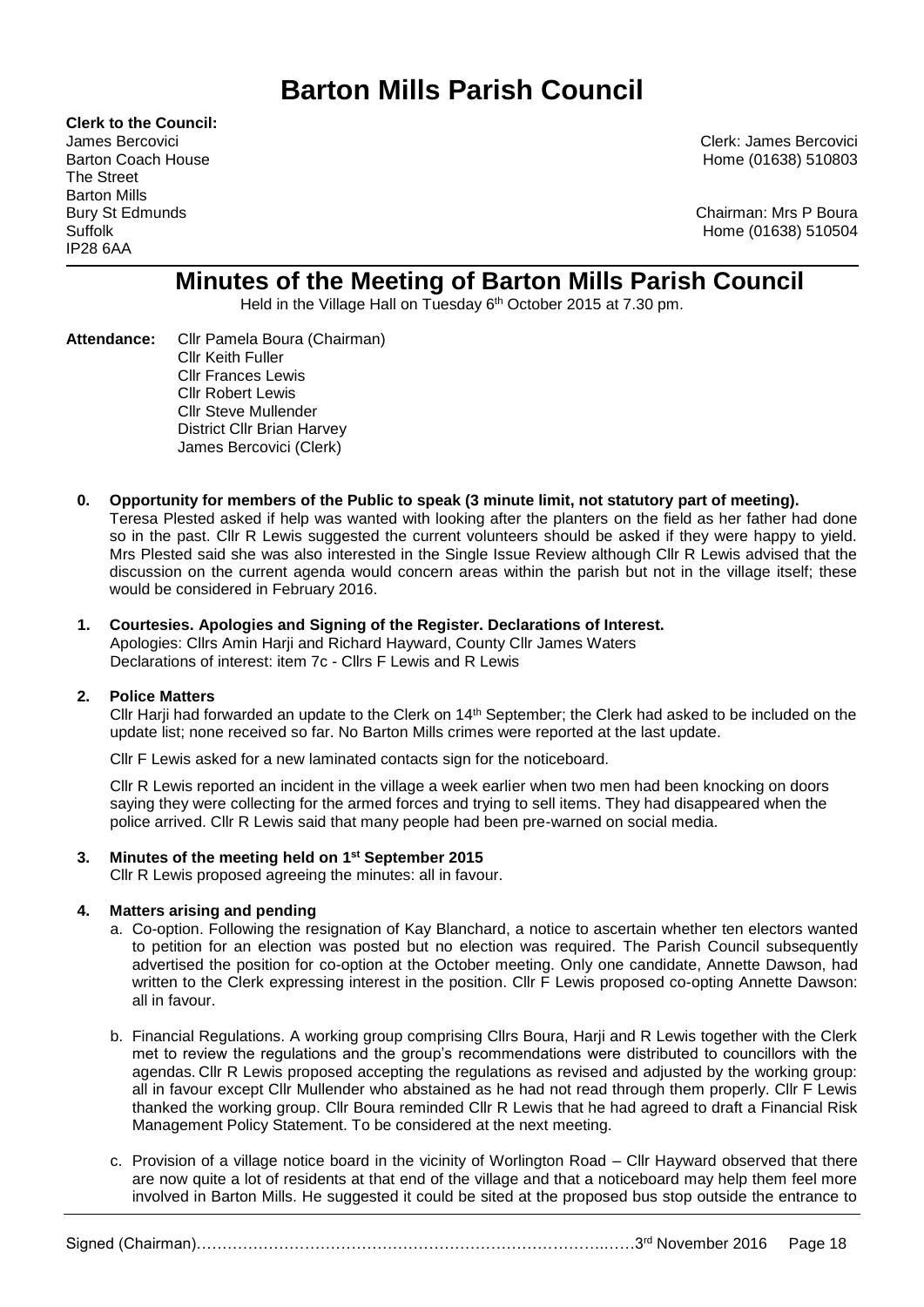Bridge Farm. He volunteered to look after it. The Clerk said the first thing would be to ascertain who owns the land and seek permission to site a board on it. This has been granted. Cllr Hayward has investigated boards and found a suitable one for around £500. Cllr Mullender wondered whether Neil Horne could produce something like this. A grant of £300 has been received towards this from the 100 Club. The Clerk was asked to pass on the Parish Council's thanks for this and to look into quotes for a landscape board for up to eight sheets of A4. Also, to check with FHDC whether planning permission is needed.

- d. Footpath to Mildenhall. The Clerk has been advised that, due to budgetary pressures, Suffolk CC will not be resurfacing the final section of the footpath as previously outlined. Councillors expressed dismay at this. Cllr R Lewis asked how much it would cost to complete the work, suggesting the Parish Council may be able to raise the funding elsewhere. Cllr Harvey asked the Clerk to forward this information to him when it is received. The quote has been received: to clean off vegetation and resurface footpath 225m long x 1.2m wide with max. 100mm of well compacted path hoggin: £4965 + VAT (although it may be reduced by around £600 because of the earlier extension of the boardwalk). It is not permissible to use an alternative contractor for this work. Cllr Boura suggested asking Cllr Waters to look into this as she thought it would be possible to find a local contractor who would charge much less for this work. She also wondered whether the cost could be shared between the County, District, Mildenhall and Barton Mills (and suggested the 100 Club could be approached). Cllr R Lewis thought the Parish Council should look for alternative sources of funding. Cllr Harvey suggested the Community Support Grant run by West Suffolk councils. Cllr F Lewis said she would ask SALC officers if they know of any grants that may be available.
- e. 30mph flashing speed limit sign application form received. The Clerk said he would forward it to Cllr Boura for them to go through before submitting it. Cllr Hayward asked where the signs would be located. He was advised the following locations: Worlington Road, Mildenhall Road, Church Lane, Bell Lane. Cllr Boura said the public had been consulted and no objections had been received. The Clerk advised that he had contacted the police but had no response so would follow this up. Cllr Mulender asked how the sign would be powered: solar. He also asked about maintenance issues such as the replacement of bulbs, observing that the Parish Council would have to be committed to this if it were to proceed. Cllr Boura asked the Clerk to make enquiries about maintenance issues with Freckenham and Worlington. Cllr Harvey said Worlington use LED bulbs. As an alternative, the Clerk of Worlington Parish Council has suggested that Barton Mills may be able to use its sign on a rotation basis and is putting this to the council at its November meeting; she will be able to advise the cost to Barton Mills after this. Councillors agreed this would be a good plan and the Clerk was asked to follow this up. Cllr Boura also asked the Clerk to seek police support for this.
- f. Defibrillator. Cllr Boura previously pointed out an article outlining the use of a redundant phone box to house a defibrillator and suggested the Parish Council could look into this. The Clerk advised that the cost of a defibrillator is between £1400 and £2200. Cllr Boura suggested the 100 Club could be approached. Cllr R Lewis agreed this could be invaluable for the village and said he would ask Barry Klatt for permission to keep the phone box where it is. Cllr R Lewis observed that the phone box is still in use. The Clerk suggested this was probably because it is cheaper for BT to maintain it as a working telephone box than to decommission it. Cllr F Lewis expressed concerns about the security of the defibrillator; Cllr Boura explained how the scheme works. Cllr Boura asked the Clerk to ascertain whether there is support for this within the community via the Barton Miller.
- g. Cllr Boura previously pointed out that on 9<sup>th</sup> September, Queen Elizabeth II became the longest serving British monarch and had asked if the Parish Council wanted to mark this in any way. Cllr Flack had pointed out that in 2016 the Queen will be 90 which would be a further opportunity to celebrate. Cllr Harji asked if the government is planning an additional bank holiday. Cllr F Lewis said she had not been able to find any indication of an additional bank holiday. She said the Scarecrow committee was trying to find out if people want to continue with Scarecrows and had booked a meeting for November. She asked what people wanted to do to celebrate. Cllr Flack said he would like a street party. Cllr Mullender said the Parish Council should do something and would need to decide a budget, book a marquee, band etc. Cllr R Lewis suggested booking the village hall as well. Cllr F Lewis suggested bringing the meeting forward to 21st October.

Cllr F Lewis explained the background and said that, if the Parish Council wants to celebrate this event, there would be no Scarecrows Festival in June 2016. Cllr Boura asked if any event should take place over the whole weekend or just one day. She reminded the meeting of the earlier suggestion of a street party and suggested a band in the evening. Cllr F Lewis asked if the Clerk had booked the Village Hall and anything else; the hall has been provisionally booked but nothing else yet. Cllr Mullender thought a one day event along the lines of Cllr Boura's suggestion would work well. He asked if a marquee would be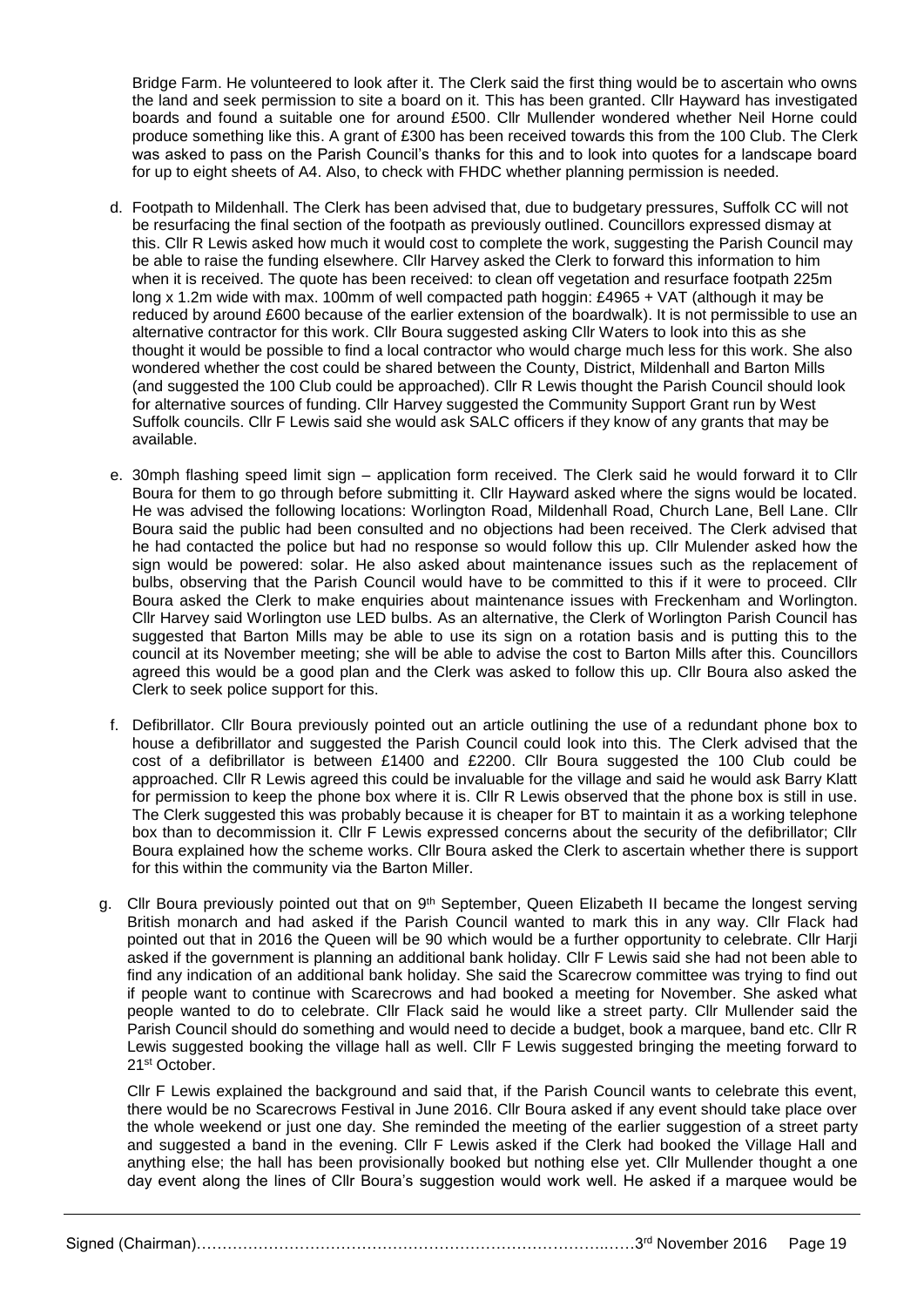needed to provide cover in case of poor weather. The Clerk said he would look into this. Cllr F Lewis suggested Saturday 11<sup>th</sup> June.

- h. Gypsy and Traveller Short Stay Stopping Sites. Cllr Waters has asked Parish Councils to help to identify land on which to locate three Short Stay Stopping Sites for the Gypsy and Traveller community (information forwarded to councillors in advance of the meeting). Councillors agreed there is nowhere suitable for this in the parish
- i. Remembrance Sunday arrangements. Cllr F Lewis said Glynn East usually conducts the service. She suggested refreshments in the Village Hall as on previous occasions; there was general enthusiasm for this. Cllr R Lewis asked the Clerk if he would ask Charlie Peachey to arrange the wreaths; the donation to the Royal British Legion would remain at £60. Teresa Plested asked if her son, Matthew, could lay the wreath for the veterans as her father used to do this. Cllr Mullender said he found the service was becoming overly religious; Cllr F Lewis said she would speak to Glynn East about this.
- j. Tree planted for Charlie Peachey: Cllr Boura asked the Clerk to write to Neil Horne to thank him for the plaque. She also expressed thanks to her husband, Malcolm Boura, for collecting the tree and digging the hole, and to the Bercovici family for providing refreshments.
- k. Grange Lane trees Cllr F Lewis said the branches there need attention. Cllr Boura said this would have to be left for a future contract.

# **5. Reports from the District Councillor**

Cllr Harvey said that devolution is still very much on the agenda with business rates the current hot topic. He said Cllr Waters is involved in this. He advised that support grants will be phased out over the next two years. He stressed the need for Neighbourhood Watch coordinators. He also advised that a coordinator for football coaching is necessary but that this would mean up to £1,000 could be raised.

#### **6. Finance - Standard Payments for approval (inc. VAT)**

- a. £309.60 Clerk's net salary (September 2015) chq. 1359
- b. £80.90 HMRC (PAYE September 2015) chq. 1360
- c. £32.98 Clerk's expenses (September 2015) chq. 1359

Cllr R Lewis proposed agreeing the standard payments: all in favour.

# **Special Payments for approval (inc. VAT)**

- d. £18.00 Frances Lewis (mileage claim) chq. 1361
- e. £83.22 Barcham Trees chq. 1364
- f. £50.95 Pamela Boura (expenses in connection with the tree planting) chq. 1365

Cllr R Lewis proposed agreeing the special payments: all in favour except Cllr Boura and F Lewis who abstained.

#### **Receipts**

f. £300 100 Club (grant towards notice board)

# **7. Planning.**

Note - *ITALICS: Parish Council comments passed to Forest Heath DC.* **Bold: Forest Heath DC decision**

#### **General and for consideration:**

#### **Awaiting Forest Heath decisions and pending appeals:**

a. DC/15/1250/ADV Land used for car boot sale, Newmarket Road – application for advertisement consent: 1 no directional banner sign. Cllr R Lewis was concerned that approval of this would open the floodgates to anyone wanting to erect a sign which he considered really to be an advertising sign in any case. *He proposed objecting to the application: all in favour.* Cllr R Lewis said he had seen a vinyl sign erected already; Cllr Harvey said the Planning Department is not in favour of the application and he would draw this to their attention.

#### **Decisions;**

b. DC/15/1201/FUL Land rear of 21 Mildenhall Road – 4 no dwellings and 4 no double garages. Note: this item was considered at the start of the meeting so members of the public could hear the council's deliberations. Cllrs R Lewis and F Lewis declared a prejudicial interest and left the meeting for this item. Cllr Boura said the proposed development fell outside the development line of the village which ends at Hassall's Corner. Cllr Fuller asked if it affects protected zones but was told it does not. Cllr Mullender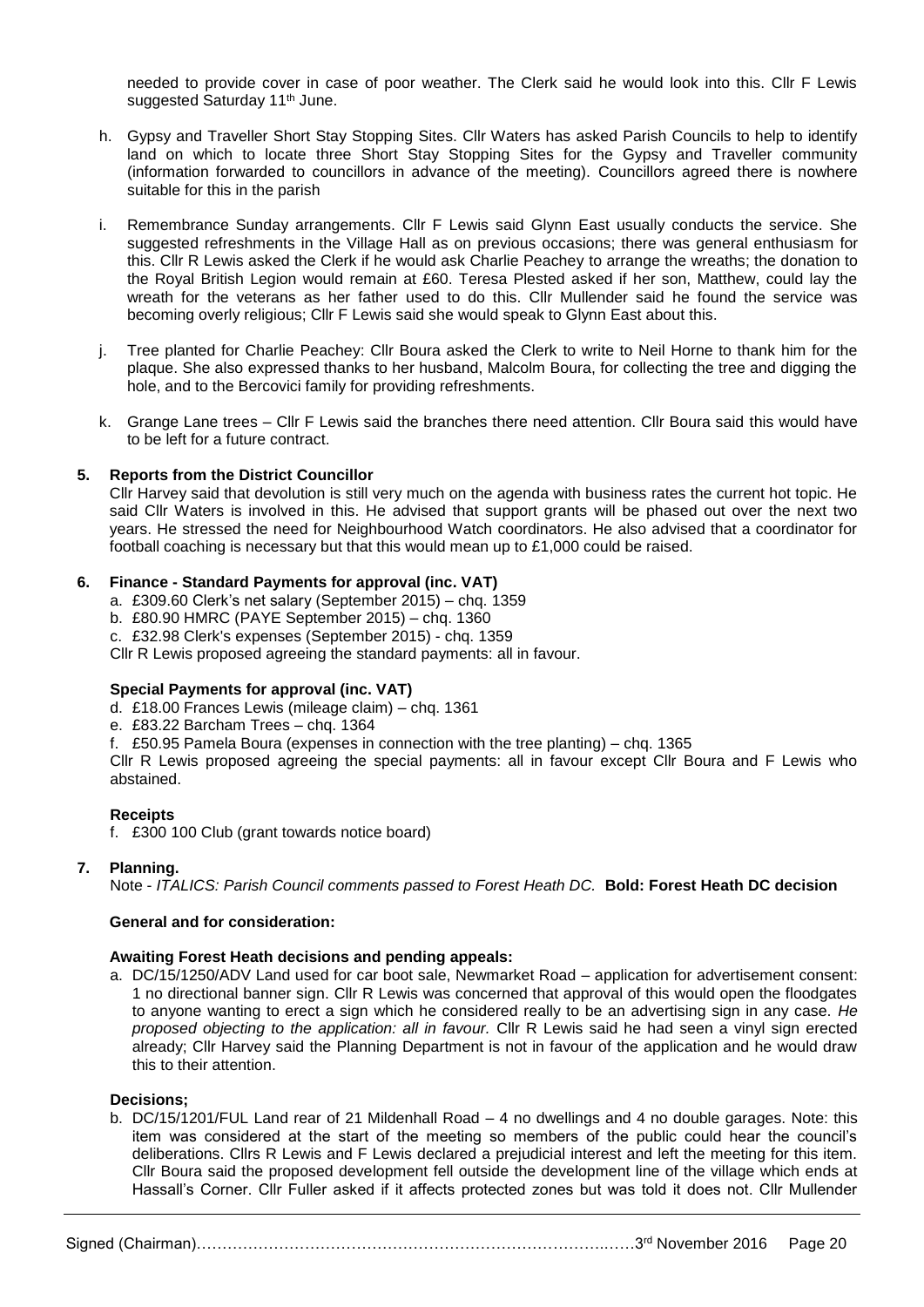observed that the council had previously objected to any development outside the plan but had considered the Worlington Road developments on their merits. Cllr Boura said that, as FHDC now has a five year allocation, the usual rules apply. *Cllr Harji proposed objecting to the proposal in principle: all in favour.* Cllr Boura suggested additional comments, if the proposal is to be allowed, that bin storage and refuse lorry access should be improved, and the ridge line should be lowered to reduce the impact on neighbouring residences. Agreed. She observed that the lane between 21 and 21A had clearly been designed with access in mind; however, Cllr Fuller asked if a fire engine could access the site and it was suggested it would have some difficulty in turning. **REFUSED**

#### **Other**

c. Single Issue Review of Core Strategic Policy and Site Allocation Local Plan. Note: this item was considered after part 8 of the agenda. Cllr R Lewis and F Lewis declared prejudicial interests. Cllr Boura said there would be a general discussion then consideration of specific sites in the parish. Cllr Mullender said one of the proposed sites backs on to this property; Cllr Boura said the council would not be quorate for that item. Cllrs R Lewis and F Lewis left the meeting.

Cllr Boura outlined the overall distribution within Forest Heath of 7,000 new homes by 2031. If 30% of these are affordable homes, this would not satisfy the demand but the Planning Department does not think a higher number possible. Cllr Fuller pointed out that the closure of Mildenhall base may add houses not currently available.

Cllr Boura advised that the specific sites under consideration are all 'deferred'. Each site was considered (except the one for which there was no quorum) and a set of questions. The responses were submitted as follows:

Question 1: Barton Mills Parish Council supports Option 1 for the total housing provision because, with environmental constraints affecting so much of Forest Heath, a higher target would be unrealistic.

Question 2/3; The Parish Council believes that the constraints listed for development in Mildenhall are an accurate reflection of the present situation. Further, that the A11 is a natural boundary to the settlement at Red Lodge and that any development to the west of this road would be inappropriate and difficult to integrate into the community.

Question 4/5: The Parish Council believes that development should be concentrated in the three market towns which are the most sustainable locations with employment and service provision nearby, thus reducing the need for travel on inadequate rural roads. Although recognising the environmental constraints in Brandon, we think it may be possible to site more development there than currently proposed by making full use of brown field sites. Newmarket has the best services and is nearer to Cambridge and is therefore the most sustainable location and as much development as possible should take place there.

The Parish Council thinks that further development should be avoided in Red Lodge until community provision has improved (eg a second school) and the community has been allowed to have time to develop as a community. High and very high growth is not appropriate here at present. The Parish Council would therefore prefer an option with higher growth than shown in Newmarket and Brandon and low growth in Red Lodge.

The Parish Council would rank the distribution scenarios listed in the order 1, 4, 2, 3.

With reference to Mildenhall:

Question M1: Mildenhall is a sensible and sustainable location for growth and the proposed closure of RAF Mildenhall, although initially having an adverse impact on the economy of the area, would give opportunities for new employment opportunities to be developed. The impact of the closure on the local housing market will need very careful analysis and this issue is inadequately considered in the current documents.

Question M2/M3: We think that public services are already located close together near the current council offices and that this site remains the best location for developing a "hub".

The Parish Council considered all the sites put forward for development around Mildenhall which fall within Barton Mills parish.

Site M/13: The Parish Council agrees that this site should be deferred because of the potential for flooding and because we think that an undeveloped area should be left along the river.

Site M/23: The Parish Council is unable to comment on this site because declarations of interest resulted in the meeting becoming inquorate.

Signed (Chairman)…………………………………………………………………………………………3<sup>rd</sup> November 2016 Page 21